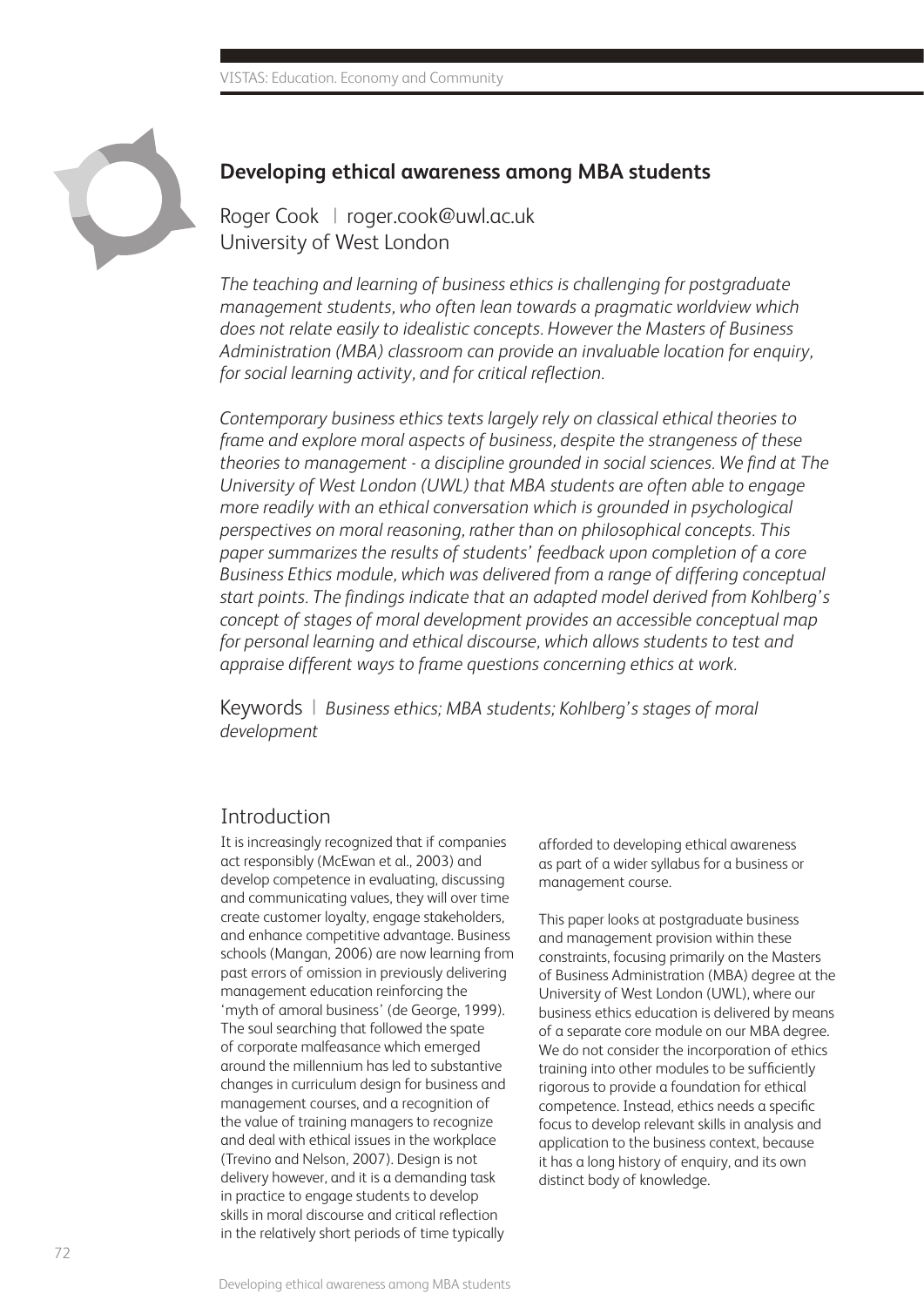Ethical discussion is a skill only effectively acquired by doing - that is engaging in conversation and critical reflection about business conduct. It cannot be properly developed without first acquiring a degree of conceptual understanding and communicative skills in expressing and debating moral points of view about business or organisational situations, activities and decisions. Ethics as here defined conducts a discourse about morality, where morality concerns itself with decisions between the good and bad. As such it is inevitably value laden, and the challenge for the student is to understand and critically apply frameworks and concepts which can explain and justify any value judgements made, and to conduct a meaningful discourse within which such judgements can be evaluated and discussed.

For UK-based MBA degrees, students are by definition post-experience on initial enrolment, and therefore able to draw on previous real life examples of organizational and business conduct. With an appropriate approach to teaching and learning they can also benefit from the knowledge and experience of their peers as a social process guided by tutoring staff to facilitate to learning experience. Each MBA student arrives with prior exposure to challenges and dilemmas. Such issues bring significant benefits to a cohort if students are able to share their own work-based ethical challenges, and this results in enhancement to the collective learning experience. The seminar room becomes a learning laboratory where, in relatively safe conditions, problems and puzzles can be discussed - but in a limited timescale this has to be tutor guided, and the challenge is to achieve this effectively. Richmond and Cummings (2004) see the teacher's role as a moral guide, rather than an authority figure transmitting rules of behaviour, which is the role that would be adopted using a traditionalist approach.

The teaching and learning strategy adopted is based on a 'social constructivist' (Renshaw and Brown, 1995) view of learning. In this approach, learning is seen as a social activity, which is interactive, co-constructive, and selfregulated by group members who evaluate shared ideas and values The emphasis is not on the teacher but rather on what is happening to participants as learners, and on participants' interaction with their peer group and with circumstances, events, people and experiences. Through this interaction, participants gain a personal understanding of their own and

others' moral perspectives. Constructivism is based on the belief that there are many ways to structure worldviews and there are diverse meanings and interpretations of an event or a concept. For business ethics this is an appropriate (though not exclusive) view of knowledge because participants' previous management and learning experience will influence the way future events and experiences have meaning to them. In a social constructivist curriculum the course tutor takes the role of one who creates and provides learning experiences and opportunities that facilitate the natural development of participants' mental abilities through various paths of discovery. Learning is seen as much as a collaborative and social activity as one of personal critical reflection.

The workplace is a key location where learning is applied and where expertise is developed, but learning can also be developed with the help of skilled tutors and teachers. Learning and teaching are concerned with the development of participants' professional knowledge and competence, and the approach we have taken relies on Enquiry Based Learning (EBL) (Kahn and O'Rourke, 2004). Tosey and McDonnell (2006) further develop the notion of the 'process of enquiry', stating that EBL is at best a process in which the learner has a significant influence on or choice about the aim, scope, or topic of their learning, and is guided or supported in the process of learning.

It is the tutor's role therefore to provide enabling frameworks which create a safe laboratory for learning and reflection where challenges, successes, and failures can be re-examined from differing perspectives. This is a valuable launch point for a personal and communal learning journey, as each participant is encouraged to reflect openly on actual dilemmas they have faced, and prepare for situations they may face in future.

## The central question of business ethics.

There is a fundamental problem in teaching the subject of business ethics as it stands today. We are for the most part delivering ethics courses as part of academic programmes; indeed the study of ethics from a philosophical perspective is arguably the founding original academic discipline. Contemporary philosophers, as ever, differ in their logic as to how to best analyze moral dilemmas, but are united in their belief that, after centuries of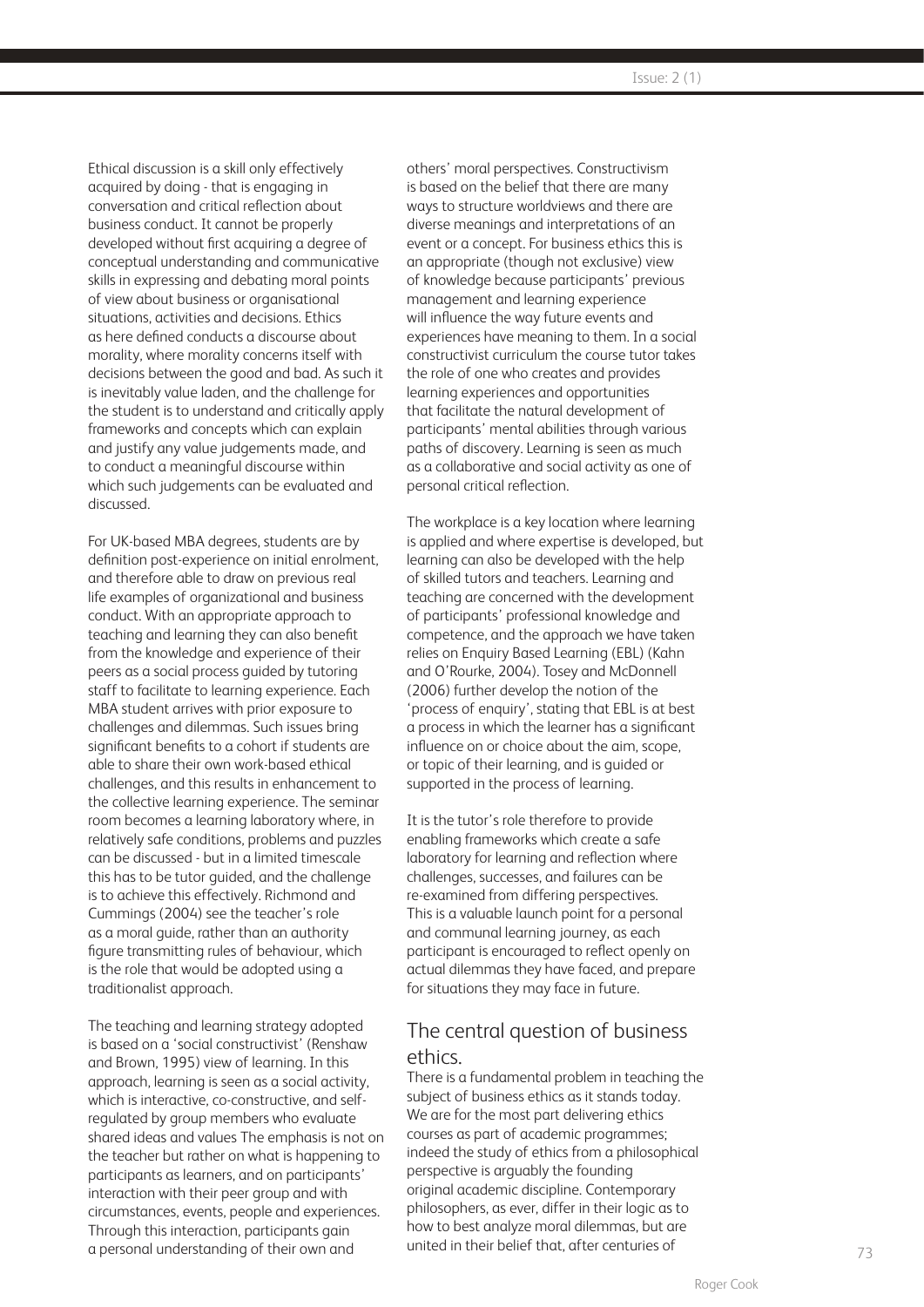rigorous study and critical thinking, they must by now have developed concepts from which we can all learn (Goodpastor, 2002). Business ethics in particular however, is a relatively young academic discipline in the UK. It has developed through drawing from and adapting perspectives and analytical frameworks taken from moral philosophy. Indeed to a moral philosopher business ethics is arguably simply another form of situational ethics where rigorous logic and appropriate perspectives can be applied to a specific entrepreneurial context. Some of these ideas go way back in time, and to this day Aristotle's approach to virtue ethics has its champions in the field of Business Ethics (Solomon, 1993).

Our MBA students need to learn quickly and efficiently, while dealing with time pressures, but find that the rarified language and vocabulary of philosophical discourse takes time and effort to acquire and use effectively. Traditional classical approaches to ethics largely continue to dominate the field of business ethics, as can be readily seen in terms of the approaches taken by recent texts aimed at undergraduate and postgraduate students. This issue lies at the heart of the dilemma of teaching ethics to business practitioners.

Moreover, the moral philosopher is not necessarily interested in any form of empirical approach to the study of ethics – indeed what is is by no means an indicator of what should be – i.e. a normative approach. Moral philosophy therefore can be broadly characterized as taking an idealistic perspective, as it is more interested in examining how underlying principles can be brought to bear in the analysis of business situations and decisions. The trouble is that anyone who has tried to teach business ethics starting from abstract concepts of deontological or teleological principles will be well aware how quickly the eyes of students may become glazed and the attention distracted.

Tensions arise when pragmatic managers grapple with idealistic moral theories, but this is a problem that is to some degree moderated by different approaches to the subject. While normative ethics (top-down) takes an idealistic approach, descriptive ethics seeks to better understand what is now, and why individuals and situations differ. Descriptive (bottom-up) ethics derives from the social sciences, and has an entirely different epistemology and research paradigm to moral philosophy. The question arises as to whether it is possible to combine both approaches with such wide differences in their understanding of knowledge.

Ethical discussion works best if linked to actual conduct, that is by developing a praxis, and ethically informed practice is self-evidently the goal of ethics training and skills development. The academy is in a different position to professional bodies in that it has little or no leverage to enforce any form of adherence to an ethics code upon its graduates, but this is not necessarily a disadvantage as it can explore alternative perspectives unconstrained by operational requirements. Rather than being restricted to mechanistic compliance, issues and stances may be compared, and radical alternatives considered.

Ethics is historically a normative discipline since it is idealistic and inherently more concerned with what should be as opposed to what is. Its effectiveness derives from sound reasoning processes and application of relevant normative theories. The relatively recent development of descriptive ethics is a different branch of the discipline however, as it seeks to explain and understand differences between individuals and work situations as they actually exist. In the unique context of the workplace as a difficult or even hostile environment for ethical discussion, descriptive ethics does have a value for the MBA student. The MBA graduate is likely to return to the workplace in a management role and therefore needs to understand how people think and behave, and also how managers often are able to shape significantly the behaviour of those they supervise, motivate, control and reward and whose careers they may promote, regulate, or terminate. Because descriptive ethics is evidence based, MBA students more readily engage with it initially.

The contemporary challenge in classroom delivery is to contextualize the relativism and subjectivity which suffuses our collective consciousness, and then to proceed to engage in an exchange of ideas and viewpoints in order to enlarge the participants' personal understanding. To facilitate this, the author aimed to develop a practical and accessible framework for ethical analysis and discussion starting from a process of reasoning sympathetic to managers, which was also sufficiently rigorous to challenge business practice and stimulate personal reflection.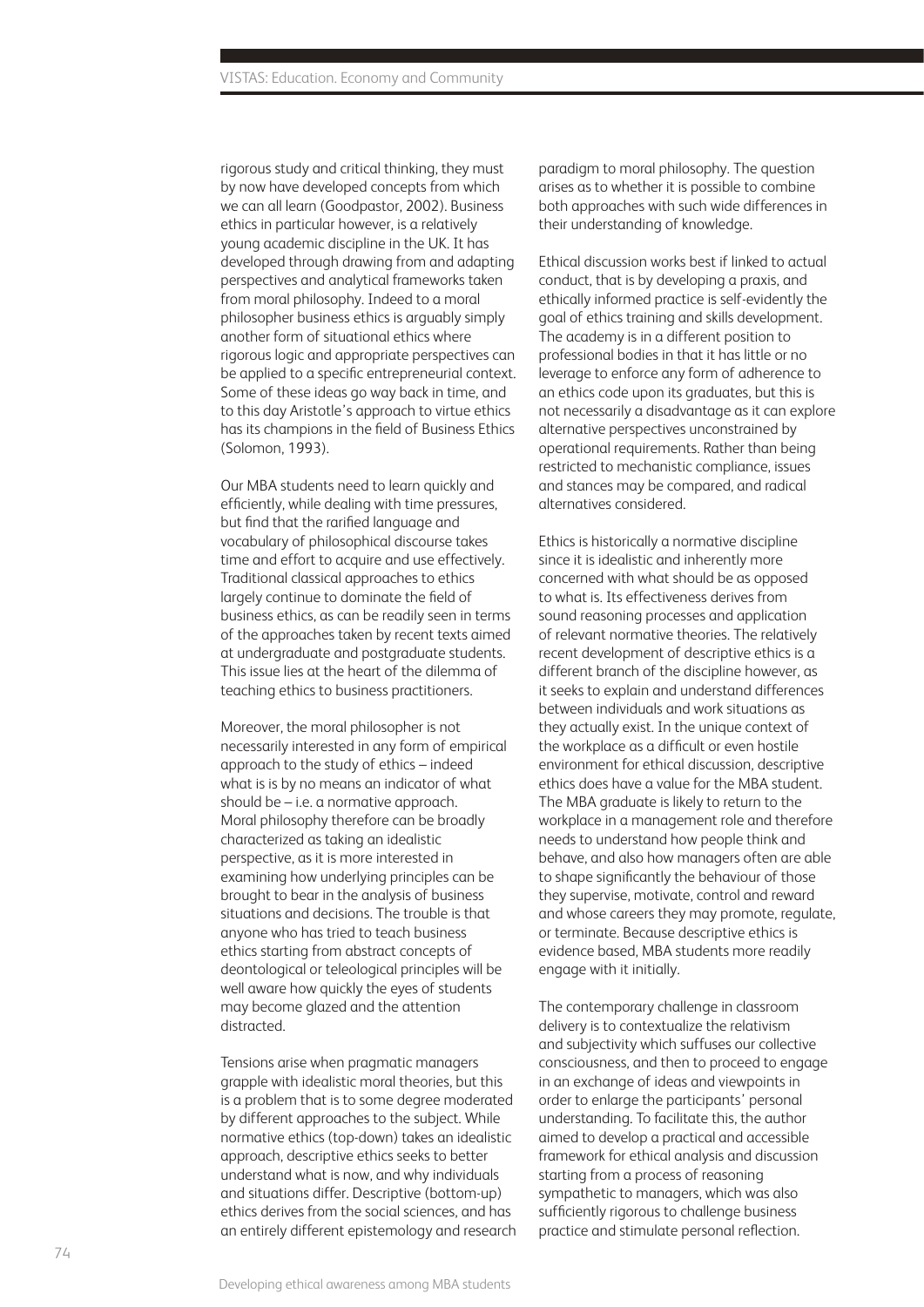$\sqrt{1}$  Issue: 2 (1)

# Developing a theoretical framework

In developing and delivering business ethics modules, this writer found himself on a personal learning journey to discover how to best make ethics meaningful, accessible, and amenable to managers. The goal was to locate and disseminate ways of thinking critically, which are of value to practitioners, but which are also models and concepts sufficiently robust to structure analysis and evaluation. This has effectively become a form of action research (Reason and Beadbury, 2006). The writer discovered he was not the first to find that students participate more readily with ethical conversations by initially avoiding the avenues into critical discussion afforded through moral philosophy (Beerel, (2006). Rather, by starting from more familiar territory, MBA students engage with evidence based approaches to study. It was found that Lawrence Kohlberg's (1982, 1984) empirical studies of moral reasoning intuitively made sense to managers when introduced to the concept. In summary Kohlberg formed the view that moral development was as distinctly identifiable as psychological or physical development, and followed a specific identifiable sequence of levels of ethical awareness, moving from ego-centered reasoning (Level 1) through stages of reasoning based on social awareness (Level 2) and arriving at a final level of principle-centred reasoning in some mature adults (Level 3). These levels' cognitive moral development (CMD) are summarized to create the perspectives outlined at Figure 1 below. Each level delineates a perspective from which moral reasoning occurs.

# Figure 1 Levels of CMD - Adapted from L. Kohlberg (1984)

#### **Pre-conventional Level: Ego–centred reasoning**

Stage 1: Right and wrong defined by expectation of punishment and reward Stage 2: Instrumental self interest-seeks reciprocity in exchange

#### **Conventional Level – Group-/Society-centred reasoning**

Stage 3: Individuals accord with expectations of peers and social groups Stage 4: Consideration broadened to wider society's laws and expectations

#### **Post- Conventional level: Principles-centred reasoning**

Stage 5: Upholds basic rights, values, and contracts of society Stage 6: Universal principles of justice, fairness and equality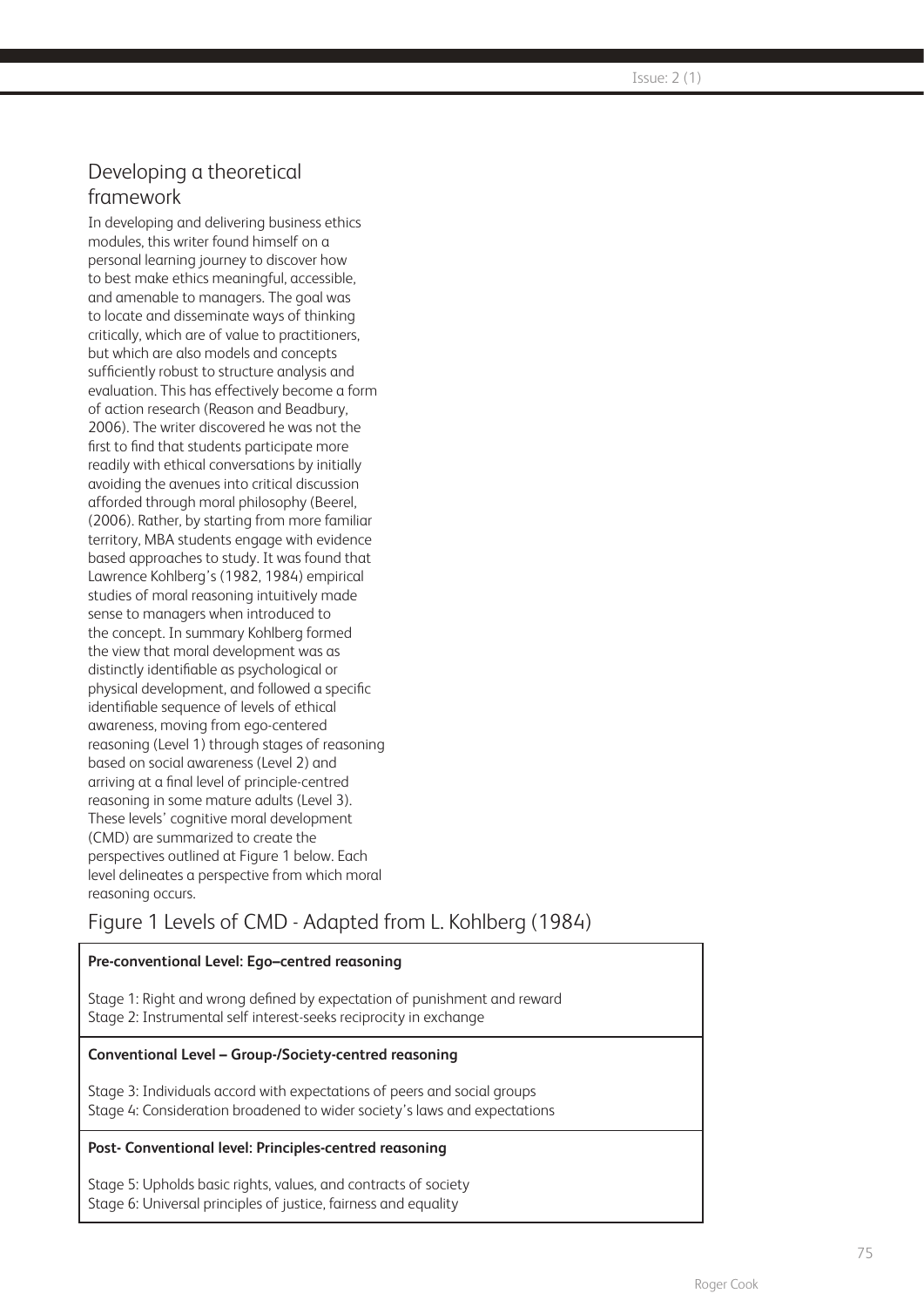Kohlberg's levels of moral reasoning point to useful mindsets from which to approach business ethics questions, even if to do so takes them well away from their original context. Kohlberg's model is based on observed human behaviour, and his findings have in part been replicated in other situations (Snarey, 1985), even if his ideas were not originally conceived in a business or organisational context. However subsequent research has indicated that the actual behaviour of managers correlates to CMD (Blasi, 1980), and that most managers remain at Level 2 (Weber, 1990). This relevance to a work context has been confirmed empirically (Trevino and Youngblood, 1992). Kohlberg has also been adapted as a framework for the conduct of research into the issue of levels of development also applied to the whole organisation (Victor and Cullen, 1988) as well as to the individual manager. This research subsequent to Kohlberg's original work is a valuable development, as it takes the basic principles of CMD and reworks the idea while keeping its essential nature as a useful framework for describing how ethical decisions are made at work in an enterprise or organisation. This is represented in Figure 2.

An adapted Kohlbergian framework proves a useful summary model for considering issues in business ethics, in that the recognition of legitimate self-interest is a key motivator in business behaviour. Also, for Kohlberg Level 2 and 3 perspectives do not replace more immature Level 1 thinking, but build upon it from fresh viewpoints



## Figure 2 An adapted Kohlbergian model to frame moral reasoning :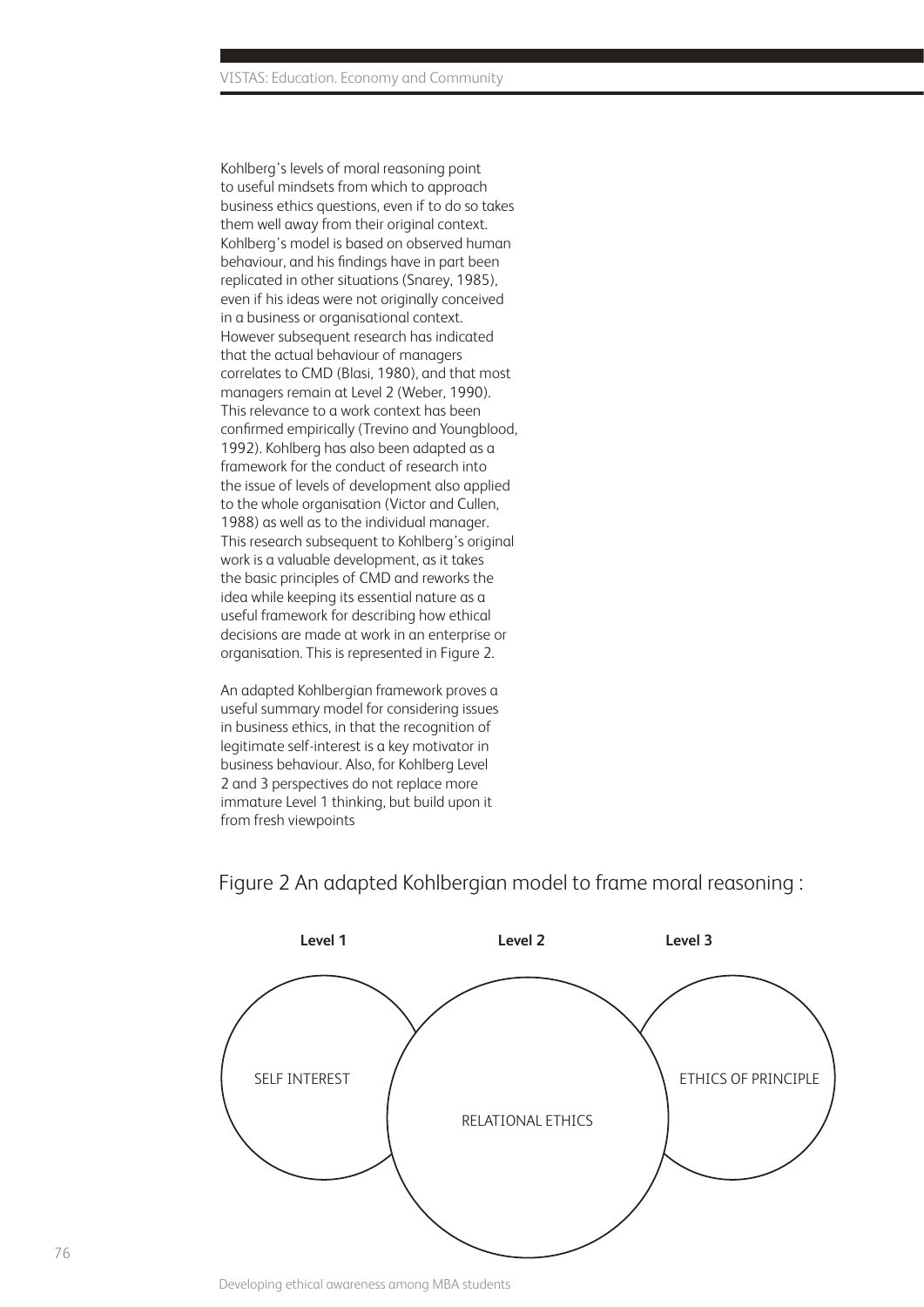Given that CMD has been discovered to provide a useful framework to engage with business ethics questions, it is now relevant to survey how his work is treated in Business Ethics texts seeking to perform a similar function to the module delivered at UWL.

## The state of knowledge: some literature reviewed

Business ethics is itself an emerging discipline even if it remains at present dominated by an approach derived from classic moral philosophy. The esoteric nature of this discourse is problematic for students, but at least many of the business ethics texts published over the last ten years specifically reject any monistic approach to the study of ethics in business in favour of pluralistic models incorporating a diversity of concepts and frameworks (McEwan, 2001; Fisher and Lovell, 2010).

This brief overview of relevant texts concentrates primarily on authors who are seeking to make ethics accessible to practitioners - most often to support the delivery of courses to students enrolled on validated programmes of study. This is work by academics engaged in the field as a specialism, but aimed at a wider audience. As a body of literature it reflects contemporary approaches taken either to shape course development, or to communicate to practicing managers wishing to acquire a working subject knowledge. While the majority of this corpus is American, recently increasingly credible efforts have been made at developing a specifically European approach, which is helpful for students enrolled at a British university. Contemporary European texts of the type here surveyed typically rely primarily on a summary presentation of influential normative theories to provide the tools for ethical analysis, but then also acknowledge the contribution of descriptive ethics. For example Crane and Matten (2010), at present the best selling European text, places a chapter on descriptive ethics immediately after a summary of traditional and contemporary normative theories. A reasonably thorough summary of CMD is included as one of a range of individual factors shaping a person's conduct, but it sits uneasily within descriptive ethics as having only an explanatory value to ethical analysis (which is essentially done after events have occurred). Crane and Matten do however address CMD in sufficient detail including a range of critiques of Kohlberg's work.

A similar approach though less critical is followed by Fisher and Lovell (2009), who also provide their own summary framework of normative concepts as an analytical framework, as has McEwan (2001). These approaches, if differently ordered, are comparable to Crane and Matten who by contrast do not provide a specific summary framework to shape a pluralistic analysis. Other UK-based texts recently published (Mellahi, Morrell and Wood 2010) Campbell and Kitson (2008) however ignore CMD entirely in favour of summaries focused entirely on traditional normative theory – these authors are specifically seeking to develop concise work accessible to practicing managers so an abbreviation of material is unavoidable – but they are by default stating that normative theory exclusively must be the guiding chief principle for ethical enquiry. Their omission of psychological or sociological perspectives speaks volumes.

Though European texts are now increasing available, American ethics authors still proliferate in greater numbers. In texts originating from USA, Wicks, Freeman, Werhane, and Martin (2010) are prominent authors in the field but their joint text continues to ignore psychological perspective in a recent publication seeking to take a managerial approach to the subject. A more nuanced approach is adopted by several edited readers collating influential contributions from American scholarship. For example, Beauchamp, Bowie, and Arnold (2009) have compiled a comprehensive work from diverse scholars threading together principles and applications - this is a valuable general reader but again CMD is conspicuous by its absence. Overall however a richer picture emerges in edited texts. Bowie, [editor] (2002) has a similar scope to Beauchamp but does includes an essay by Velasquez who acknowledges moral reasoning in an organisational context needs to attempt to bridge the 'is ought' gap. Velasquez' view is that sheer institutional descriptions of managers roles and activities are simultaneously normative and descriptive, containing implicit norms that guide activities and relationships, and that we should therefore not necessarily expect an appeal to highly abstract moral rules to effectively inform and guide conduct. In Frederick (2002) Trevino is much more specific as to the usefulness of CMD, and surveys the progress made in interdisciplinary enquiry between descriptive and normative ethics. Her view is that even if difficult to achieve, the goal is desirable.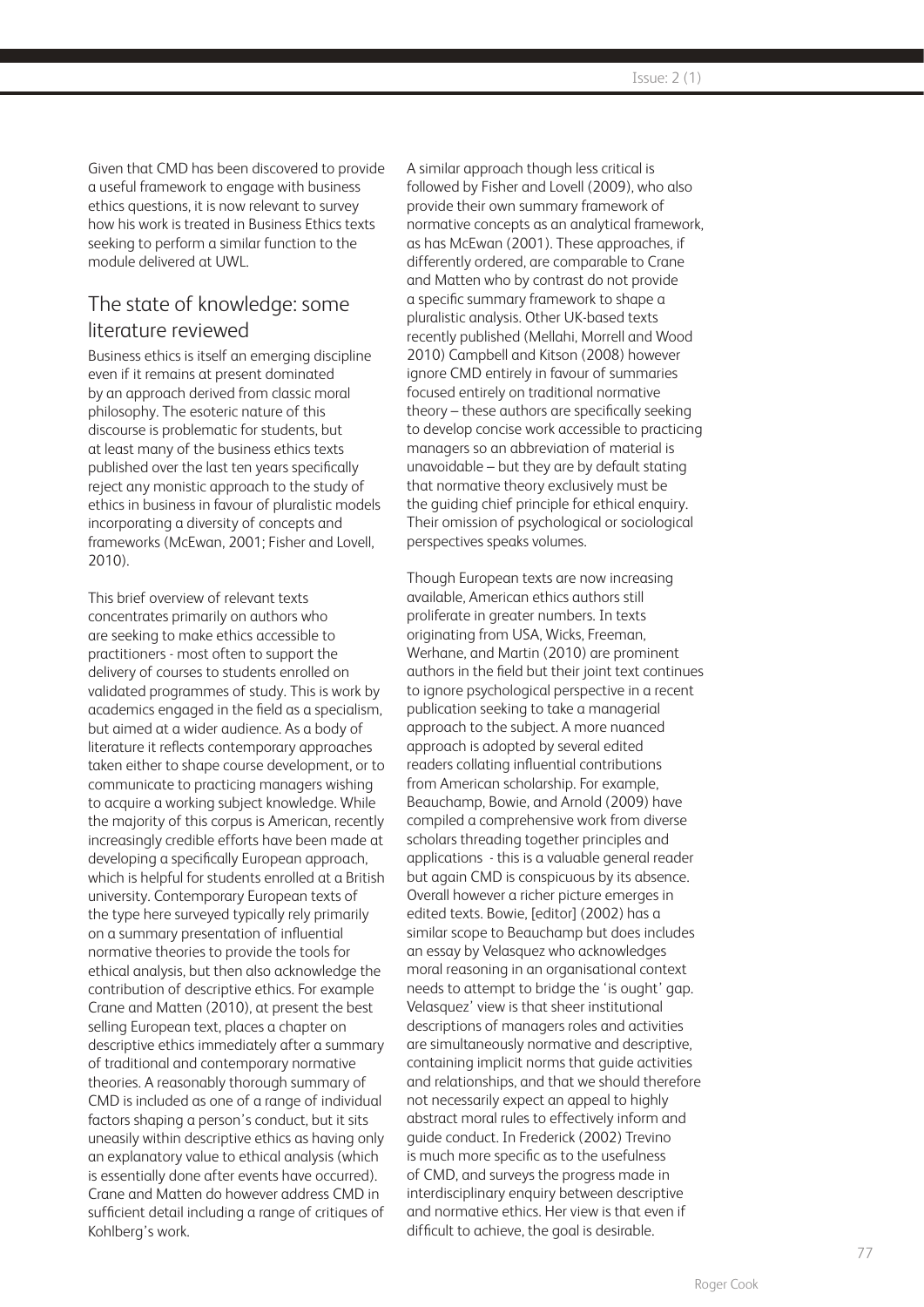A major component of the person-situation interactionist model that has guided her work has its base in Kohlberg's research.

Ferrell, Fraedrich and Ferrell's (2008) ethics text takes a forward step in the use of CMD in recognizing that the personal values of the manager are more effectively considered ahead of the shared or stated values of the organization. They also recognize that CMD is a valid construct for considering managers' moral maturity. The same authors have also taken this approach in a wider focus in Thorne, McAlister, Ferrell and Ferrell (2008). A widely disseminated text in the same vein from Lawrence, Weber and Post (2005) adopts a similar approach. These texts are each inevitably reductionist in their representations, but provide sufficient material to grasp the key dimensions of relevant perspectives.

Kohlberg's (1981, 1984) own research has received a great deal of attention from social science researchers who have subsequently sought to apply his model of CMD to various professions uncritically, but this school of study does not seek to take the conceptual leap to adapt or reframe Kohlberg's model (Weber, 1990).

It needs to be recognized that Kohlberg's work has been the subject of criticism, particularly for its interdisciplinary nature which displeases the purists among both philosophers and psychologists as it does not fall entirely within the norms of either discipline (Modgil and Modgil 1985). Also, the invariate sequence of linear development across levels is disputed in various ways, for example:

- Gender differences are not addressed (Gilligan, 1982)
- Model is individualistic, doesn't recognize community (Snarey, 1985)
- Kohlberg's model doesn't extend to moral regression, which is a critical issue in entrepreneurial ethics, as an individual's moral behaviour may degenerate over time (Crane and Matten, 2003)
- At level 3 the model interjects personal values, assuming deontological ethics to be of higher worth than relational ethics (Derry, 1987)
- The model lacks context dependency, which is also a significant influence on ethical behaviour (Jones 1991).

None of these observations take away from the basic appeal of Kohlberg's approach as grounded in observed human behaviour, even if the validity of some of these criticisms is accepted. His model has a value as an organising framework for the consideration of moral reasoning from different perspectives, even in a somewhat deconstructed form.

An author who has made a sianificant if somewhat unnoticed conceptual leap in his use of CMD is Professor Dienhart (2002). His is a unique text as it also looks at the role of institutions in shaping ethics – but what is more interesting in this context is his further adaptation of CMD. Dienhart adopts a Kohlbergian framework in an innovative way, deploying it as an organising framework for his own classification of traditional moral theories. Dienhart like Kohlberg is a developmental psychologist who has transcended the borders of his discipline and become engaged with philosophical issues, and in so doing has crossed academic boundaries by taking an interdisciplinary approach to the study of ethics. Though his particular classification of ethical theories can be disputed, his adaptation of Kohlberg's broad framework of levels of development has the advantage of enabling the assimilation and use of classical normative theories, but shaped within an overall framework to which business students can readily relate. This framework becomes in effect a conceptual map of a range of specific theories (see an example at Figure 3). While Dienhart does not question the developmental aspects of Kohlberg, it is not necessary to buy into the invariate linear development of Kohlberg's approach to nevertheless accept that a mix of self-interest, social awareness and ethical principles are fundamental motivators of human enterprise. Dienhart therefore usefully points to the use of Kohlbergian theory in a different context, and opens the door to a creative reframing of his model as a personal construct for understanding the scope of and use of diverse theories.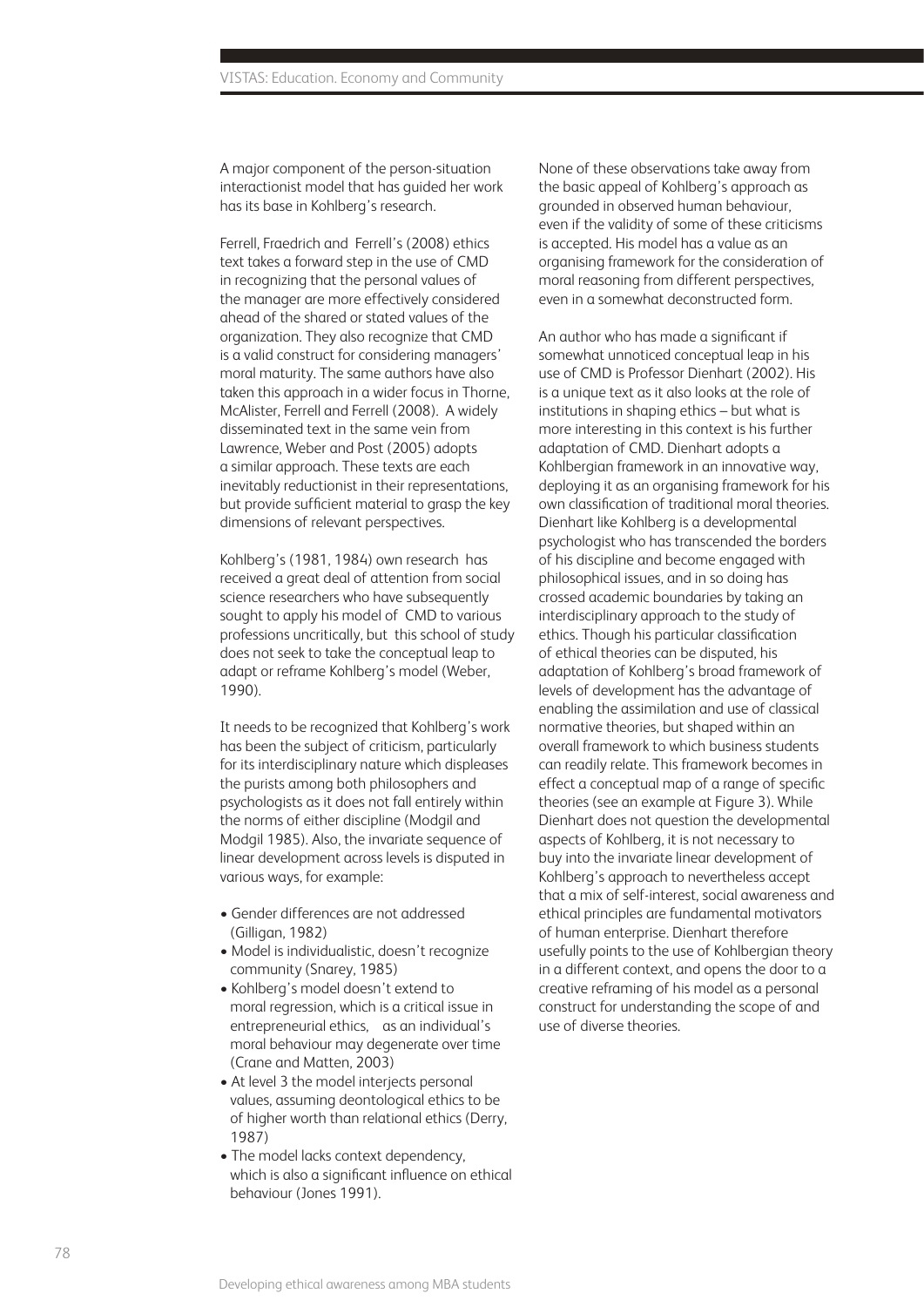# A research approach and some findings

MBA students were, over the course of the delivery of a business ethics module, asked to appraise business conduct, situations and activities from a number of starting points, applying widely accepted concepts and frameworks as summarized in the literature and progressively introduced by the tutor. Models from three UK texts (Crane and Matten, (2010); Fisher and Lovell, (2009); and McEwan, (2001)) were considered as alternative useful ways to organize the classification and application of ethical theory. Module assessment for students was based on their own individual choice of enquiry, though students were required to present and defend their work to their peers. They were also asked to reflect on their learning experience, specifically as to the value and use of a range of ethical concepts for the purpose of engaging in ethical analysis and discussion.

At the conclusion of the module, they were also invited to record their views as to the comparative value of the three different conceptual frameworks. Each student was asked to indicate their preference of model for its comprehensiveness, rigour and practicality in applying an ethical analysis, and to provide supporting comments as to the reasons for their choice. Any additional observations were recorded by mean of module assessment and feedback, circulated questionnaires, participant interviews, and plenary discussions. Results were captured and compared over 2 academic years (2008/9, and 2009/10), as obtained from six MBA cohorts in total. Questionnaires were completed and returned by 35 students in 2008/9, (21 in Semester One, 14 in Semester Two) and 32 students in 2010 (22 in Semester One and 10 in Semester Two). These results are summarized below.

There was a consistent preference across cohorts for the use of an adapted Kohlbergian framework as an organising principle as compared with other approaches.

## Table 1 Preference for organising framework

Developing ethical awareness among MBA students Roger Cook

|                    | Fisher and Lovell Crane & Matten | McEwan | Dienhart/Kohlberg |
|--------------------|----------------------------------|--------|-------------------|
| 2008/9 Semester 1  |                                  |        | 15                |
| 2008/9 Semester 2  |                                  |        |                   |
| 2009/10 Semester 1 |                                  |        | 15                |
| 2009/10 Semester 2 |                                  |        |                   |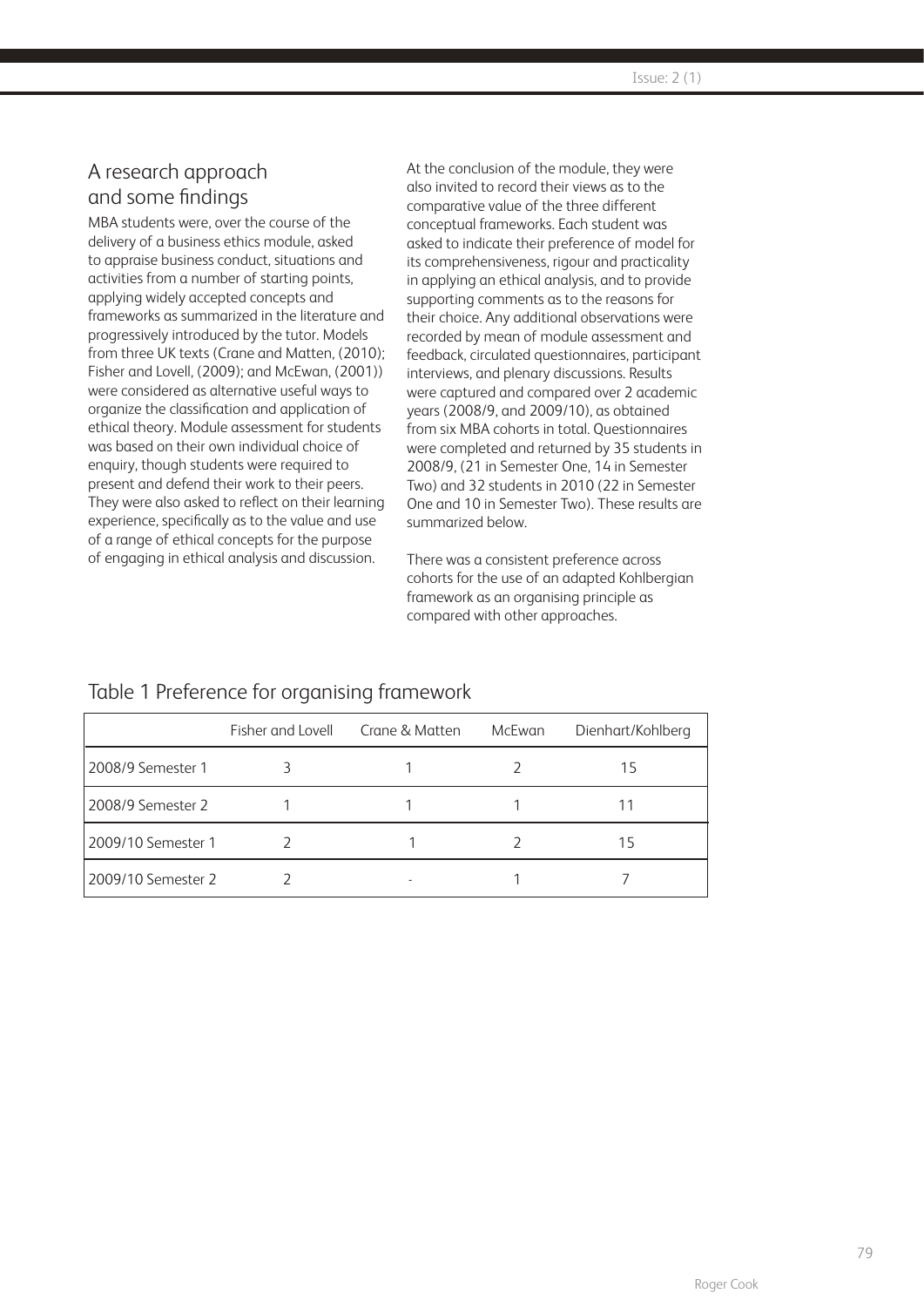The findings provide clear evidence that an approach which is interdisciplinary in nature, combining insights from both developmental psychology and moral philosophy, is consistently the most effective in engaging MBA students. Typical comments recorded were:

*'Crane and Matten summarize most normative theories well, but do not then really provide a specific methodology for their application '*

*'The McEwan 'moral compass' is overloaded in attempting to incorporate too wide a range of theories'* 

*'The Fisher and Lovell 'map' of ethical theories is questionable in its placing of Virtue theory, although the theory itself is well explained'*

*'The CMD model makes sense, as it reflects my own experience'.*

Kohlberg's work is then a useful start point for adaptation to build a pluralistic approach to the use of ethical theory. Dienhart has demonstrated that the levels of CMD provide the basis of broad classifications of ethical theories, and can be applied as an adaptive model reflecting the different ethical orientations of different individuals. Students engaging with the subject are able to progress by the end of the module to create their own mental maps, including or discarding specific moral theories as they shape and enrich their own worldview.

Figure 3 represents one particular student's typology of key ethical theories with which she wishes to engage - environmental ethics is here classified as relational because the student accepts Lovelock's notion of Gaia. Others have used the framework differently, for instance several of those of religious belief have adopted the principle of stewardship and therefore include faith as a relational ethic. The adapted CMD model has also proved accessible as a useful framework for personal learning and development in its various applications to business contexts. Discussions with students demonstrated that the model can be freely tailored as a personal construct to be used for self-directed study, as it provides a reliable and adaptive mental map for their own learning journey.

# **Level 1 Level 2 Level 3**

Figure 3 An adapted Kohlbergian model to classify ethical theory:

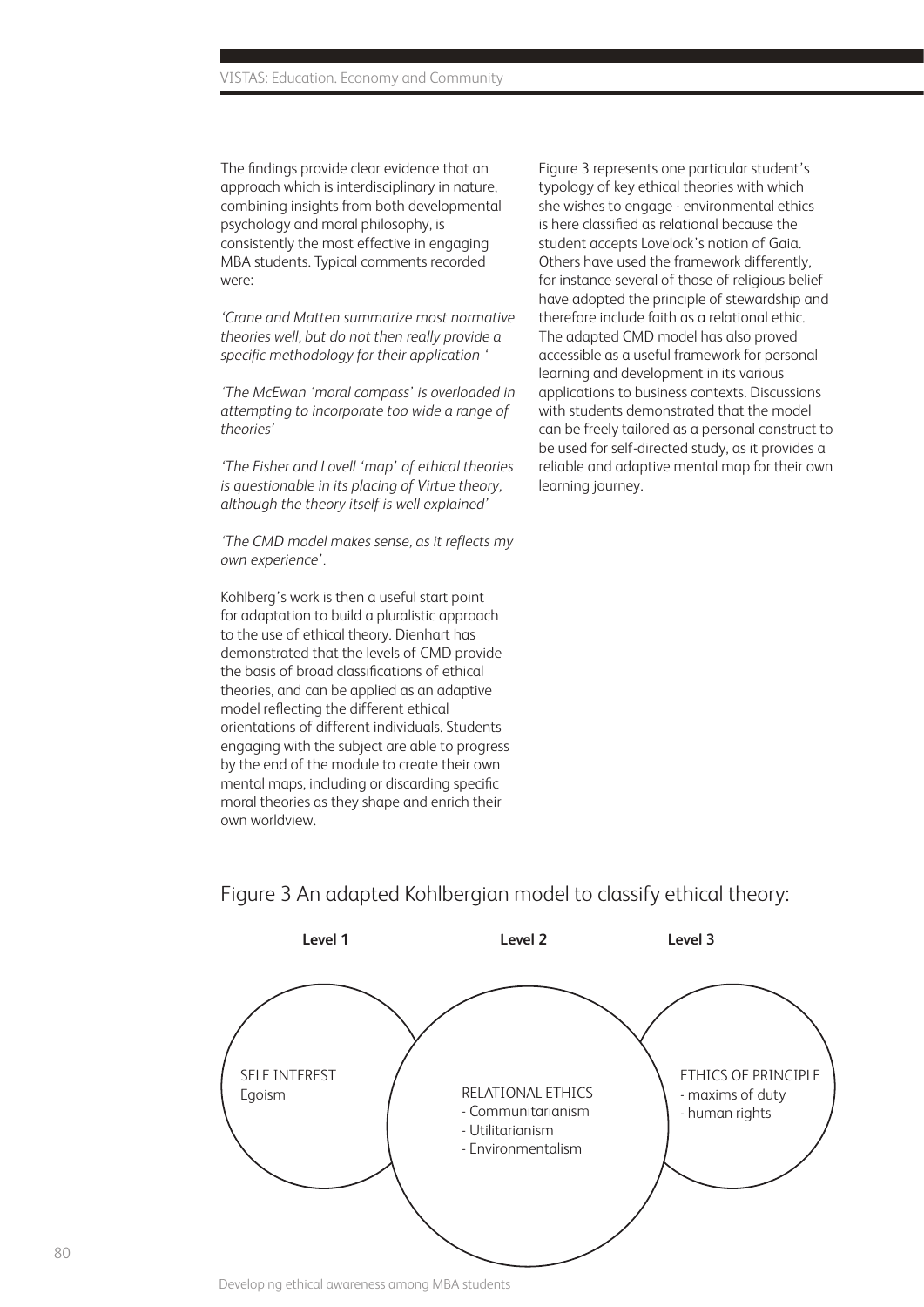Examples of comments recorded by students relating to the extended use of this model were:

*"I am interested in exploring rights theory and its relationship to distributive justice "*

*"I would like to understand Machiavelli better – not sure if it is ethical though!"*

*"None of these models adequately covers different approaches to environmental ethics"* 

These comments indicate that there are ultimately limitations to the use of any conceptual model, no matter how well framed.

#### Value and limitations

The challenge of making ethical conversations relevant to the workplace can be met with the use of appropriate practical frameworks, in the context of enquiry based learning and in a safe social space for that learning to occur.

Analysis and debate is a precursor to reflective learning, which is of course not at all the same thing as ethical behavior in the workplace. In the seminar, pressures such as moral distancing (Bauman, 1993) that is a suppression of any sense of personal involvement are not incurred, and 'moral muteness' (an inability to articulate moral discourse due to the pressure of the workplace) are avoided (Bird and Waters, 1989). However the absence of such pressures is precisely the value of an educational context, where there is opportunity for skills in ethical discourse to be developed. Also, the classroom is not the workplace, but for MBA students there is a reasonable proximity between the two, and in this context a work-related approach to learning is relevant and useful. Here the variables of power relationships and the influence of organisational culture and ethos are diminished. MBA students of course do not always accurately represent the whole population of management practitioners – there is an inherent bias among them towards those open to new ideas and willing to make the effort to learn. But they do represent those who are willing to change, to think and act differently, and as such are a valuable barometer for all practicing managers.

We live now in a business context where increasingly stakeholders will challenge moral aspects of business, and expect management to be to explain, defend, and sometimes improve their praxis. Thus effective and accessible ways to develop ethical awareness among managers is becoming a key skill at work.

In developing the framework offered in this paper no attempt has been made to distinguish gender difference, as the paper focuses rather on the mental map of the individual regardless of age, gender, ethnicity or religious belief. Previous research on the influence of gender difference on ethics at work has in any case proved inconclusive (O'Fallon and Butterfield, 2005). The influence and value of long-standing and influential religions and philosophies is not denied or excluded by applying such a framework. Indeed as a tutor personally embracing a Christian worldview, this writer has found that it is possible to engage with students of diverse religious beliefs and philosophical backgrounds in a discourse examining and articulating the ethical implications of personal belief systems through the application of this framework.

Effective and realistic moral reasoning will not solve all the challenges of ethics at work, but it is a good starting point. Moral climates cannot change without a discourse to provoke change, and the real value of the approach taken here is that an interdisciplinary approach using a framework based on CMD has been found to be accessible to managers from a wide range of professional backgrounds. It is hoped this research is to be followed up by subsequent work measuring changes in perceived selfefficacy between the beginning and conclusion of a business ethics course.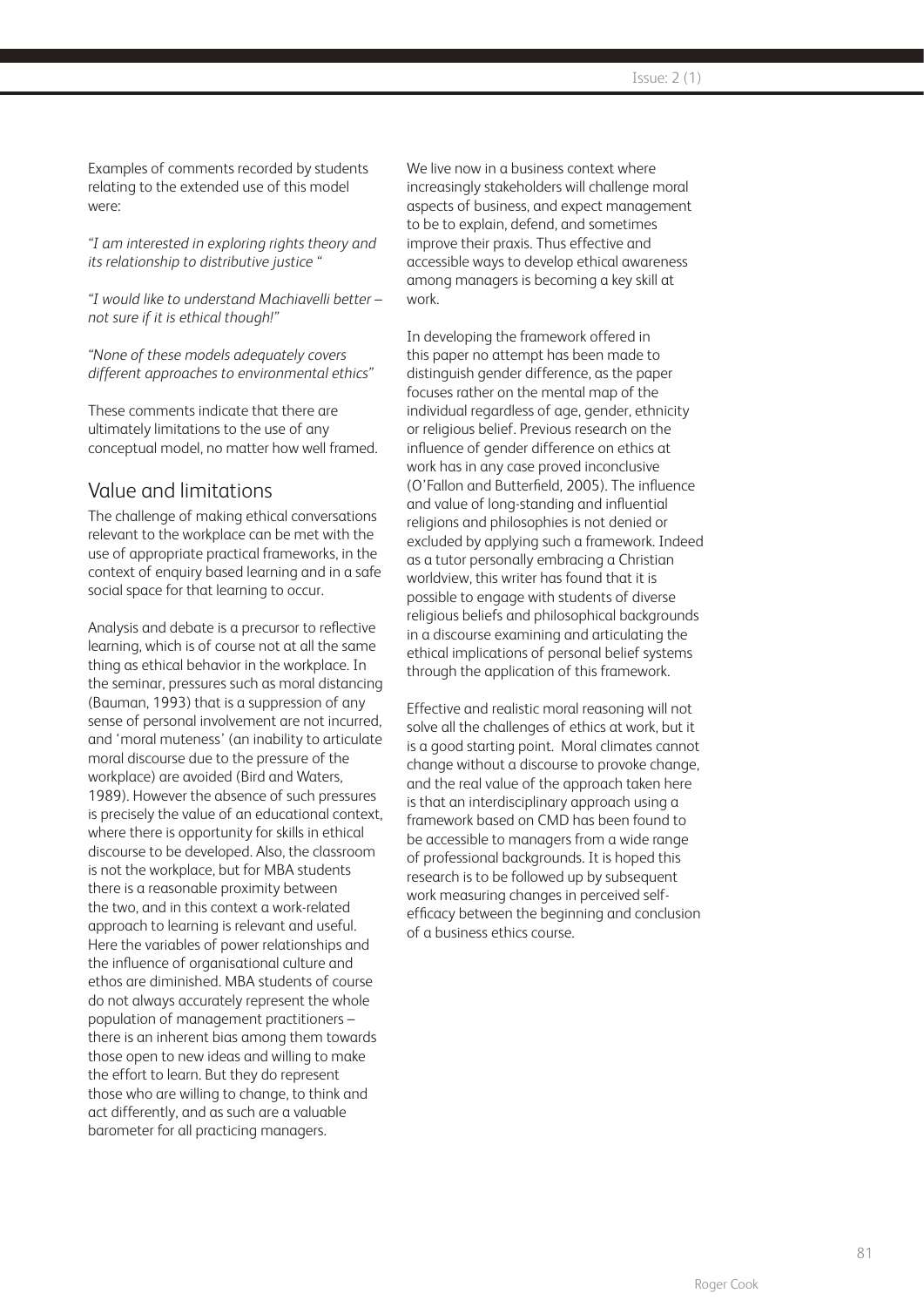#### **Conclusions**

The language of ethics is collaboratively developed and defined, and ethical conversations in the workplace are initiated and shaped by managers and leaders. Skills are needed for this task, which can be effectively developed in a context which is work related but a separate space, where competences and skills can be developed for use at work. These findings indicate that an interdisciplinary approach can be created which crosses the boundaries between developmental psychology and moral reasoning to which practitioners can readily relate. This has implications for the direction of further research in applied business ethics.

While the framework developed in this paper is intended to facilitate personal learning and growth, its ultimate value may lie in acting as a lens to contextualize and apply contrasting normative theories to business and work situations. It is therefore more a pluralistic than a postmodern approach to ethics, and seeks to avoid reducing ethics to mere relativism and subjectivity. However the framework is intended to facilitate an articulation of values as an essential starting point for the development of an effective ethical discourse.

Developing ethical awareness among MBA students remains challenging, but it can be also engaging and exciting when structured as a social learning experience and can further stimulate subsequent personal reflection. The use of normative theory as an ethical resource is helpful to frame moral thinking and discourse, but because it is unfamiliar territory it is best introduced through the vehicle of more readily assimilated material. If moral discourse is approached from a perspective of cognitive moral development, the territory becomes rather more familiar. Kohlberg's research is controversial, but it is remains a valuable starting point for enquiry into moral reasoning from different various psychological perspectives which have their counterpart in a range of specific moral theories.

#### References

Bauman, Z. (1993) *Postmodern ethics.* Oxford: Blackwell.

Beerel, A. (2006) Business ethics: the unconscious at work. In *Proceedings of the 10th annual conference of the European Business Ethics Network* - UK Association ( EBEN- UK). London: Royal Holloway College.

Beauchamp, T.L., Bowie, N.E. and Arnold, D.E. Eds. (2009) *Ethical theory and business,* 8th ed. London: Pearson.

Bird, F. & Waters, J. (1989) The moral muteness of managers. *California Management Review*, Fall, p. 73-88

Blasi, A. (1980) Bridging moral cognition and moral action, *Psychological Bulletin,*  88, p. 1-45.

Bowie, N.E. ed. (2002) *The Blackwell guide to business ethics.* Oxford: Blackwell.

Campbell, R. & Kitson, A. (2008) *The ethical organization*, (2nd ed.) Basingstoke: Palgrave.

Crane, A and Matten, D. (2010) *Business ethics,*  3rd ed. Oxford: Oxford University Press.

De George, R. (1999) *Business ethics.* Upper Saddle River (NJ): Prentice Hall.

Dienhart, J.W. (2000) *Business, institutions and ethics.* Oxford: Oxford University Press .

Ferrell, O.C., Fraedrich, J. and Ferrell, L. (2008) *Business ethics,* 7th ed. Boston (MA): Houghton Mifflin.

Fisher, C.M. and Lovell, A. (2009) *Business ethics and values*, 3rd ed. Harlow: FT Prentice Hall.

Flyn, V. (2010). Teaching ethics on hybrid business information technology courses. In 17th. *EDINEB Conference Proceedings: Crossing Borders in Education and Work-Based Learning.*  Maastricht: FEBA ERD Press

Frederick, R. ed. (2002) *A companion to business ethics.* Oxford: Blackwell.

Gilligan, C. (1982) *In a different voice.*  Cambridge (MA): Harvard University Press.